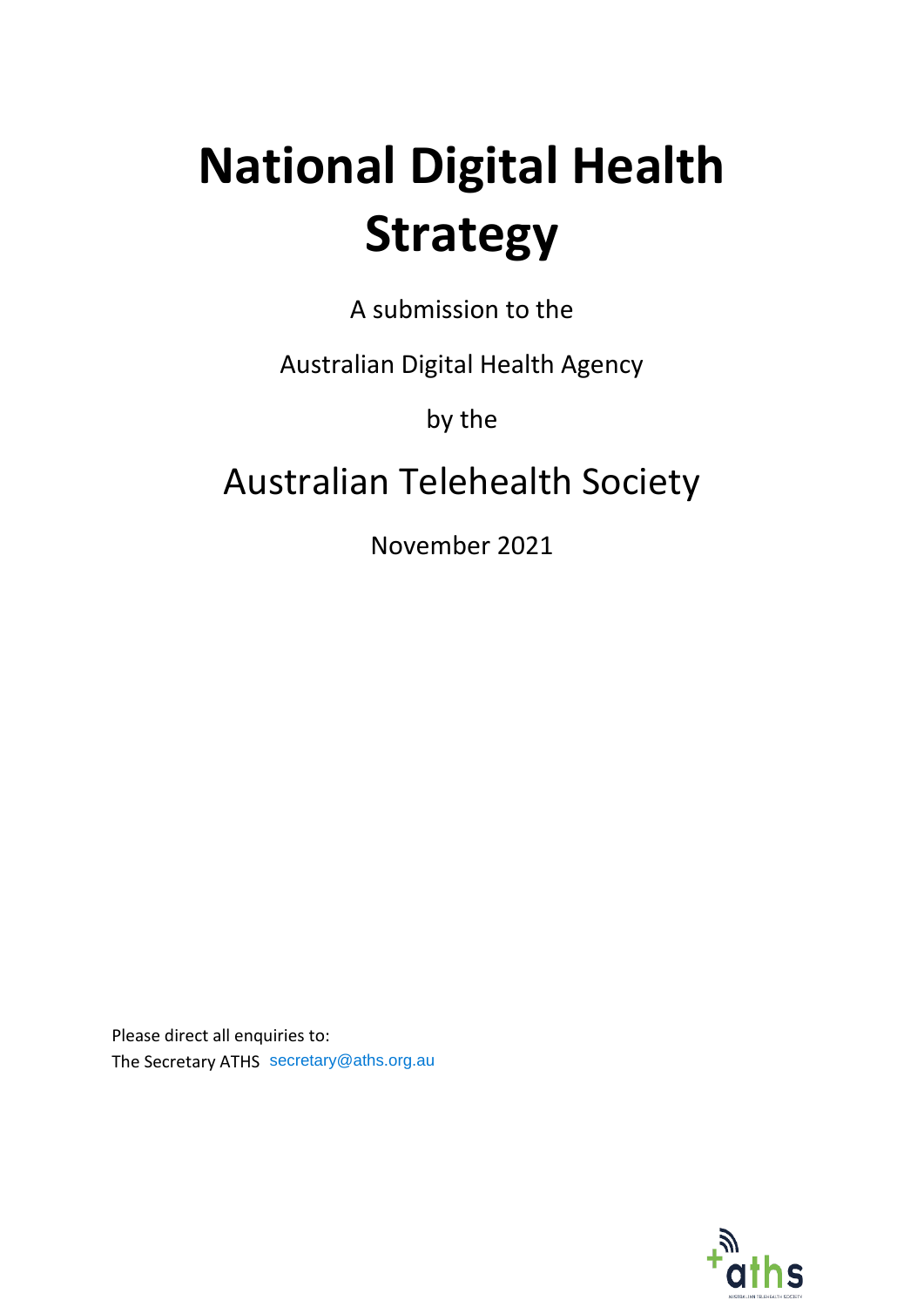#### Contents

| 1                       |  |
|-------------------------|--|
| $\overline{2}$          |  |
| 2.1                     |  |
| 2.2                     |  |
| 2.3                     |  |
| 3                       |  |
| 3.1                     |  |
| 3.2                     |  |
| 3.3                     |  |
| 3.4                     |  |
| 3.5                     |  |
| 3.6                     |  |
| 3.7                     |  |
| 3.8                     |  |
| 3.9                     |  |
| $\overline{\mathbf{4}}$ |  |
| 4.1                     |  |
|                         |  |
| 4.2                     |  |
|                         |  |
| 4.3                     |  |
|                         |  |
| 4.4                     |  |
|                         |  |
| 4.5                     |  |
|                         |  |

**Australian Telehealth Society** 

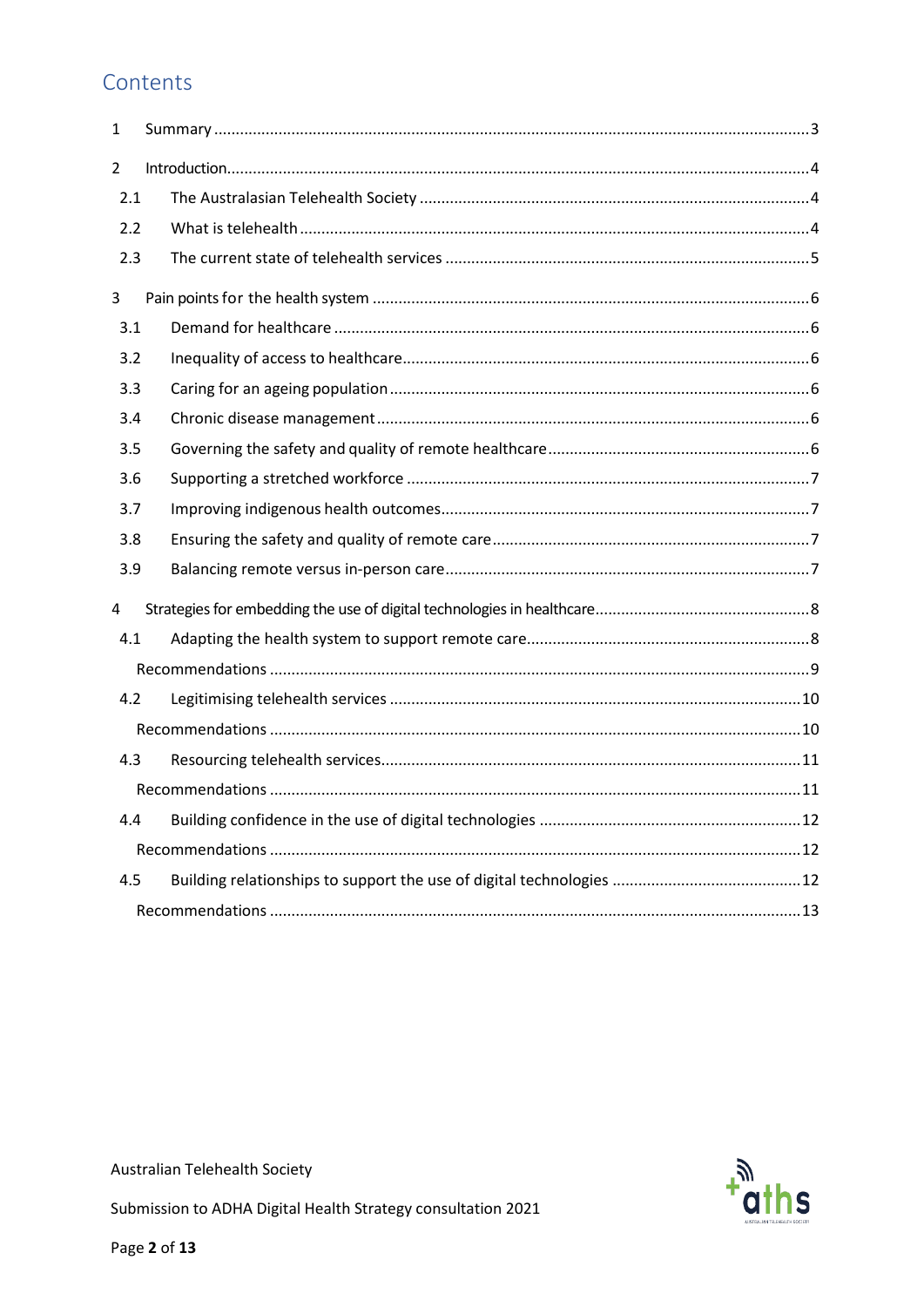## <span id="page-2-0"></span>**1 Summary**

This submission aims to describe the benefits of telehealth with respect to the use of digital technologies supporting healthcare over a distance and suggests ways in which these benefits can be achieved.

Several of the challenges being faced by the health system are summarised, including inequality of access, an ageing population, chronic disease, maintenance of safety and quality, technology consistency, both for service providers and customers, workforce issues and indigenous health. Aspects of all of these challenges can be addressed through a coordinated approach to the use of telehealth, within a national digital health strategy.

There are a number of evidence based international models for national health networks. All of these have concluded that significant health service innovation will need to be encouraged, supported and strategically directed in order to develop new models for health care delivery, integrate relevant clinical applications and service the customer regardless of location. Many case studies document successful use of digital technologies to care for people at a distance, support remote and isolated clinicians, enable multi-disciplinary team care and exchange of experiences; all of which contribute to the improved quality and safety of healthcare. All these activities need to be supported by a national digital health strategy and built into long-term healthcare reform.

One of the strongest recommendations for a digital health strategy is to recognise that telehealth is an enabler; the submission works to support the case that healthcare at a distance is a considerable factor in driving the need for digitized healthcare. We need to have secure electronic messaging, a medical record that follows the customer and a scheduling solution that connects all resources, people, rooms and peripherals required for efficient consultations. We need to increase health literacy and develop self-management and monitoring skills within the population. We need to provide more user-friendly and accessible solutions to equip people with the knowledge and skills to maintain and improve their health. All these activities need to be underpinned by accessible, reliable, affordable connectivity. National policy will need to be adapted and new funding models will be required to resource systematic change. Appropriate incentives should support payment by outcomes instead of payment solely relating to activity.

There is increasing availability of online health information and applications, although not all communities can easily access and use these services. These include mobile applications (apps), wearable devices and clinical information, some of which are safe and based on good clinical evidence whilst some are not. Our healthcare system needs to provide services, advice and guidance to our citizens which give them confidence in the safety and security of health provision as well as deliver specific strategies to address digital health literacy and access inequities.

Australian Telehealth Society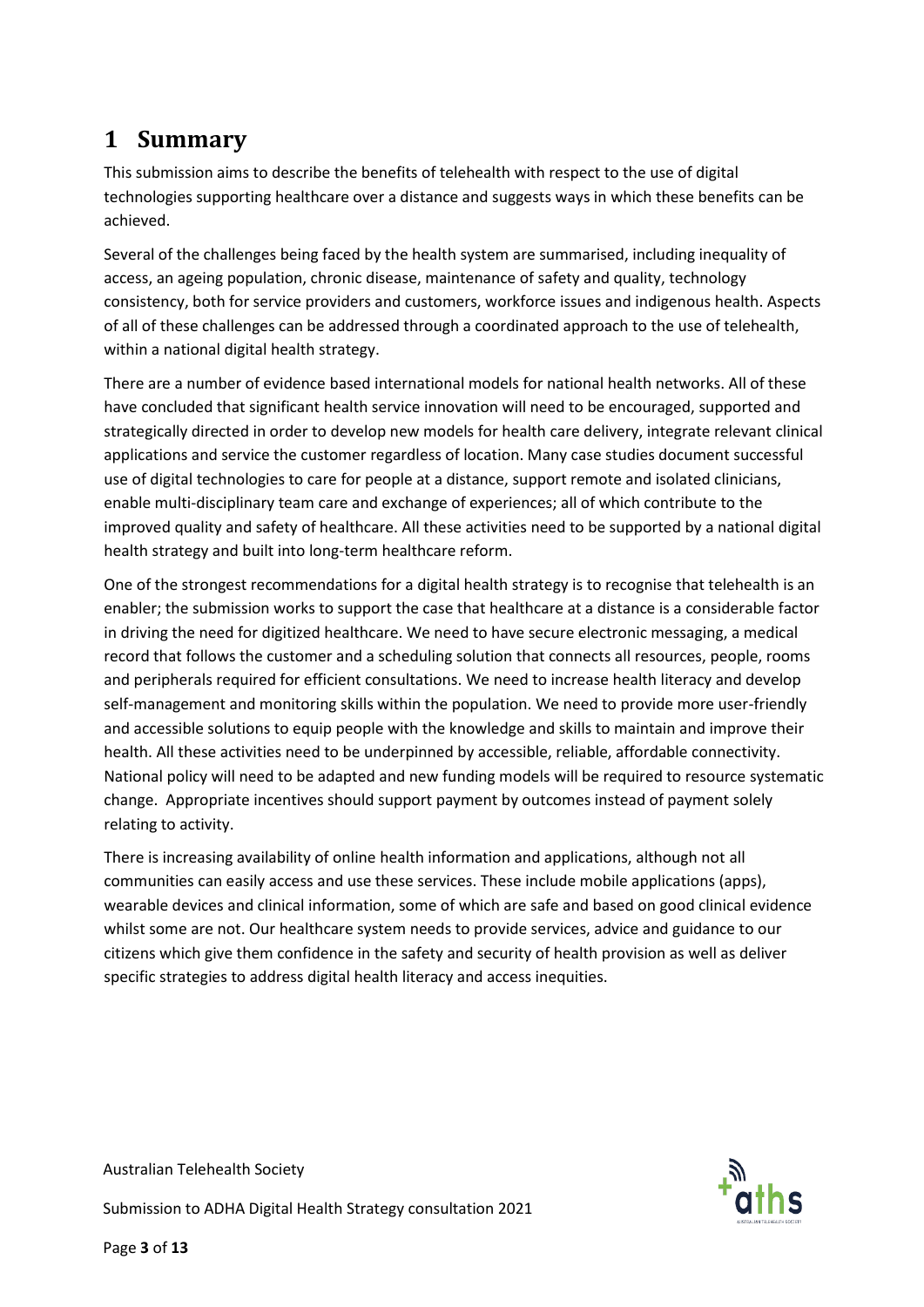## <span id="page-3-0"></span>**2 Introduction**

#### <span id="page-3-1"></span>*2.1 The Australasian Telehealth Society*

The Australasian Telehealth Society was formed in 2008 to fill a long-felt need to create a forum for all of those involved in telehealth in Australia and New Zealand. It is the National Member for Australia and New Zealand of the International Society for Telemedicine and eHealth (ISfTeH).

Some of its roles include:

- Bringing together a community which was previously fragmented and did not have a single forum for sharing of issues. It brings researchers, telehealth practitioners, clinicians and industry partners together in a unique interdisciplinary grouping. It is the only Australian organisation specifically addressing the needs of the telehealth community.
- Creating a credible channel for bringing issues effecting telehealth services to the attention of decision makers and encouraging the use of remote healthcare models and services to address issues confronting the Australian health system.
- Recommending guidelines and standards of practice for telehealth services ensuring that quality /safety and optimal patient care are maintained.
- Assisting in resolving such issues as billing for telehealth services or the delivery of services across jurisdictional boundaries.
- Investigating and influencing policy /legislative opportunities to integrate telehealth services into mainstream healthcare.
- Keeping our members aware of developments in telehealth services.
- Making Australia a part of the international telehealth community, through membership of the International Society for Telemedicine and eHealth (ISfTeH) and other relevant international organisations.
- Organising an annual peer-reviewed national conference, Successes and Failures in Telehealth.

More information about the Australian telehealth Society can be found a[t www.aths.org.au,.](http://www.aths.org.au/)

#### <span id="page-3-2"></span>*2.2 What is telehealth*

The term *Telehealth* refers to healthcare delivery, or closely-related processes (such as education), in which some of the participants are separated by distance and information and communications technologies are used to overcome that distance. The term Telemedicine is sometimes used in a slightly more restricted sense to denote the actual delivery of (medical) health care, but the two terms are commonly used interchangeably.

While some Australian jurisdictions have started using the term *Virtual Care* in place of Telehealth based on the proposition virtual care encompasses a broader gambit of emerging technologies, there is considerable diversity in the nomenclature used in this type of healthcare. Telehealth, virtual health, digital health, telemedicine, mhealth and ehealth are all used to refer to initiatives using some form of information technology in healthcare. Throughout this document we will refer to them all as telehealth services. The International Standards Organization in the publication ISO/IS 13131:2021 Health informatics — Telehealth services — Quality planning guidelines, defines a telehealth service as:

*any healthcare activity supported at a distance by information and communication technology service(s)*

Australian Telehealth Society

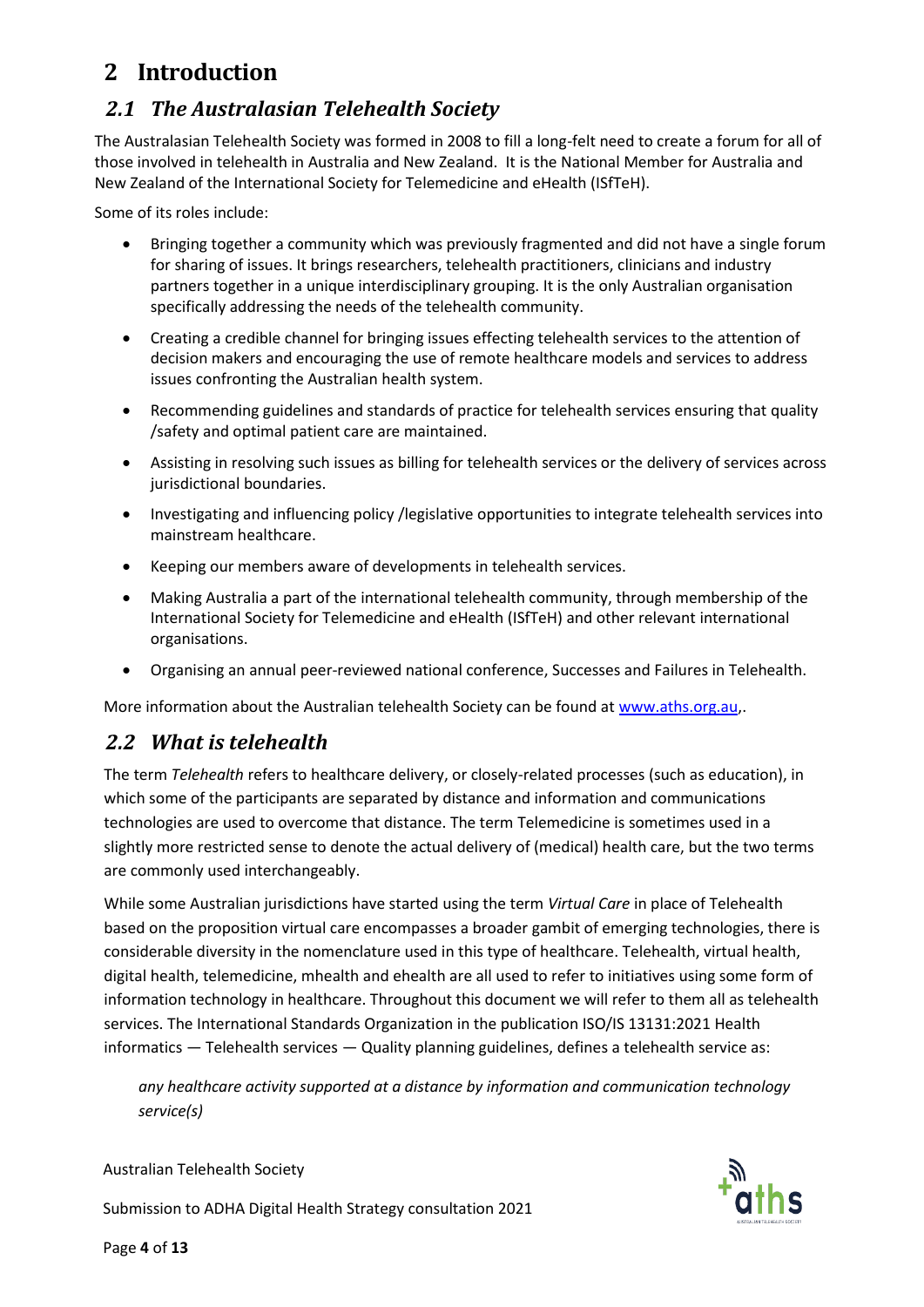Following the COVID-19 pandemic, almost every healthcare specialty, including General Practice and Nursing, Allied health, and Aboriginal Health Practitioners, are making use of telehealth services. The challenge is now how to embed the use of digital technologies at scale to deliver appropriate, safe healthcare

#### <span id="page-4-0"></span>*2.3 The current state of telehealth services*

Technologies do not exist in isolation from the health system, society or cultures. In Australia, which had extensive telehealth services prior to the pandemic, health organisations reorganised existing services to support remote consultations and advice for a range of conditions. In this country, the priorities for care were set by new political necessities which influenced organisational priorities. The new priority was to provide remote consultations supporting the triaging of patients with possible COVID-19 infections or other conditions according to the seriousness of their condition. Depending on the triaging decision, patients were then managed either remotely or within a health facility. We saw large increases in the volume of remote consultations in the Australian public hospital sector; all state health organisations reported increases of more than 150% in video consultations in the first three months of the pandemic. The Australian private hospital sector also responded to the pandemic by extending existing telehealth services or setting up new ones.

In the Australian primary and specialist health sector where consultations are subsidised by Australian Government via the Medicare Benefits Schedule (MBS), key regulatory changes to the payment regulations legitimised and resourced the use of telehealth across a much greater range of healthcare activities than was previously permissible. Subsequently, there were huge increases in the volume of telephone and video-based consultations between doctors and patients for services funded by the MBS. As of November 2020, remote consultations comprised 25% of 11.8 million general practice consultations, 15% of 2.5 million specialist consultations, 27% of 1.0 million mental health consultations, 20% of 56,500 nurse practitioner consultations and 4% of 1.0 million allied health consultations. Consultations provided by General Practitioners (GPs) since the start of the pandemic using telephone or video modalities increased, while in-person consultations declined. However, between September and November 2020, when the pandemic was suppressed in Australia, the number of in-person consultations began to rise proportionately, while telehealth consultations fell. Only time will tell where the new normal level for telephone and video (conference) consultations will stabilise, or if more than short-term stability will eventuate.

States and territories have been developing telehealth programs for over 25 years across Australia. In more coordinated models such as Queensland, Northern Territory and Western Australia, these models have become robust. However, they have existed due to the remoteness of their patients where telehealth just makes sense. In more populated areas with fewer issues around remoteness the argument for telehealth is a different one. In these more populated areas the use of mobile devices and applications is what is driving the need for a more integrated health service to provide connection and continuity for the day to day needs of the consumer.

These mobile technologies have not been widely adopted by the health system. There is an opportunity to leverage mobile device-based applications to promote wellness and help stem the rising tide of healthcare costs and demand. There is an opportunity to use these devices to allow patients to monitor their own, or family member's, health and only report those exceptions to the GP. However, an increase in health and digital literacy is needed to allow many communities to better manage their own health.

Australian Telehealth Society

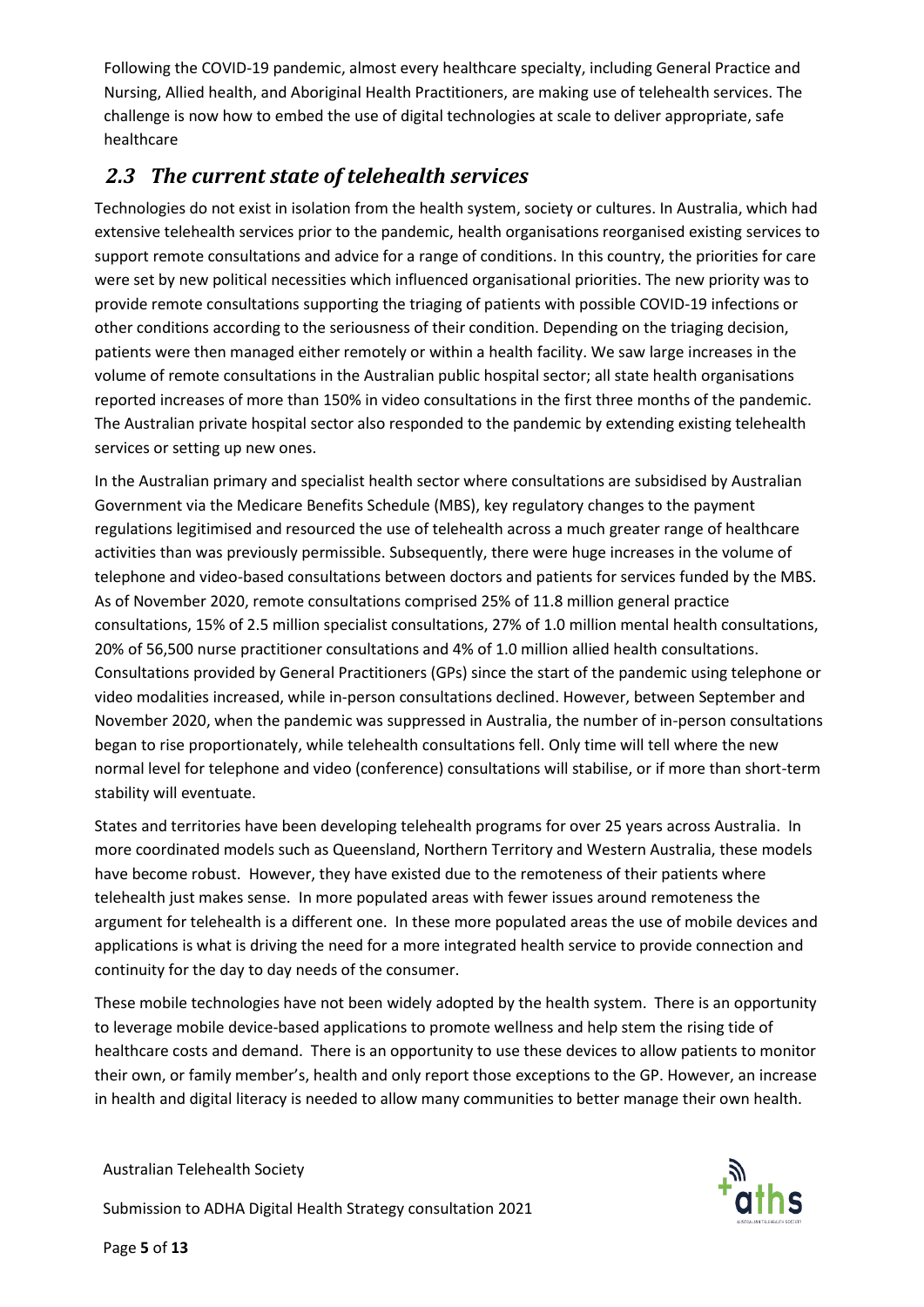## <span id="page-5-0"></span>**3 Pain points for the health system**

#### <span id="page-5-1"></span>*3.1 Demand for healthcare*

Health systems throughout Australia are struggling to cope with increasing demands and expectations. While use of new technologies can often be shown to improve health care outcomes, the cost of these technologies can place extra burdens on limited health budgets, most are expected to be adopted into clinical practice without any key business drivers or direct remuneration. Many of the current challenges facing our health sector can be at least partially addressed through appropriate application of digital technologies, and later sections of this document will address some of these in more detail.

## <span id="page-5-2"></span>*3.2 Inequality of access to healthcare*

Australia's health systems are capable of providing healthcare which is internationally recognised as being of a high standard, and most Australians regard access to such healthcare as one of their fundamental rights as citizens. But Australia's large distances and widely distributed demographics create challenges in providing this equity of access. In a recent study of men's health, the Australian Institute of Health and Welfare found that life expectancy for non-indigenous males living outside major cities was three years less than the life expectancy for their metropolitan counterparts. These inequalities become more significant for people living further away from major metropolitan cities.

## <span id="page-5-3"></span>*3.3 Caring for an ageing population*

The ageing of the population in Australia and most advanced countries will place large burdens on health systems. Currently, more than a quarter of Australian government spending is directed to health, age-related pensions and aged care. Australian government spending on these areas is projected to increase significantly, pushing their share of total spending to almost half by 2049-50. The concept of "Ageing in Place" encourages the elderly to remain independent for as long as possible. This has obvious social benefits for older adults, and produces economic benefits for providers of health and aged care. Information and communications technologies have played a role in aged care since the introduction of wireless personal alarms. Use of digital technologies can provide various forms of interaction for the subjects (such as high quality videoconferencing with a carer), as well as automated systems for monitoring vital signs and other measures of well-being. Additionally the current Commonwealth aged-care reform agenda and the recent Royal Commission into Aged Care Quality and Safety recommendations support the introduction of digital technologies to support both functional needs and the management of the safety of older people.

#### <span id="page-5-4"></span>*3.4 Chronic disease management*

Most industrialised countries are facing an increase in long-term and chronic disease, such as diabetes mellitus or chronic obstructive pulmonary disease. Many of these conditions can be largely managed by the patients themselves with careful monitoring, support and prompt intervention when necessary. As with aged care, the use of information communication technologies (ICT) for vital signs monitoring and videoconferencing can assist patients in self- management and ensure that intervention, when necessary, is responsive and reduces serious harm.

## <span id="page-5-5"></span>*3.5 Governing the safety and quality of remote healthcare*

Despite the high quality of health care in Australia, "adverse events" in the hospital system have been estimated to cost the nation between \$1billion and \$2billion annually, with a large proportion of such events seen to be preventable. Medical practitioners in regional areas may be placed in situations

Australian Telehealth Society





Page **6** of **13**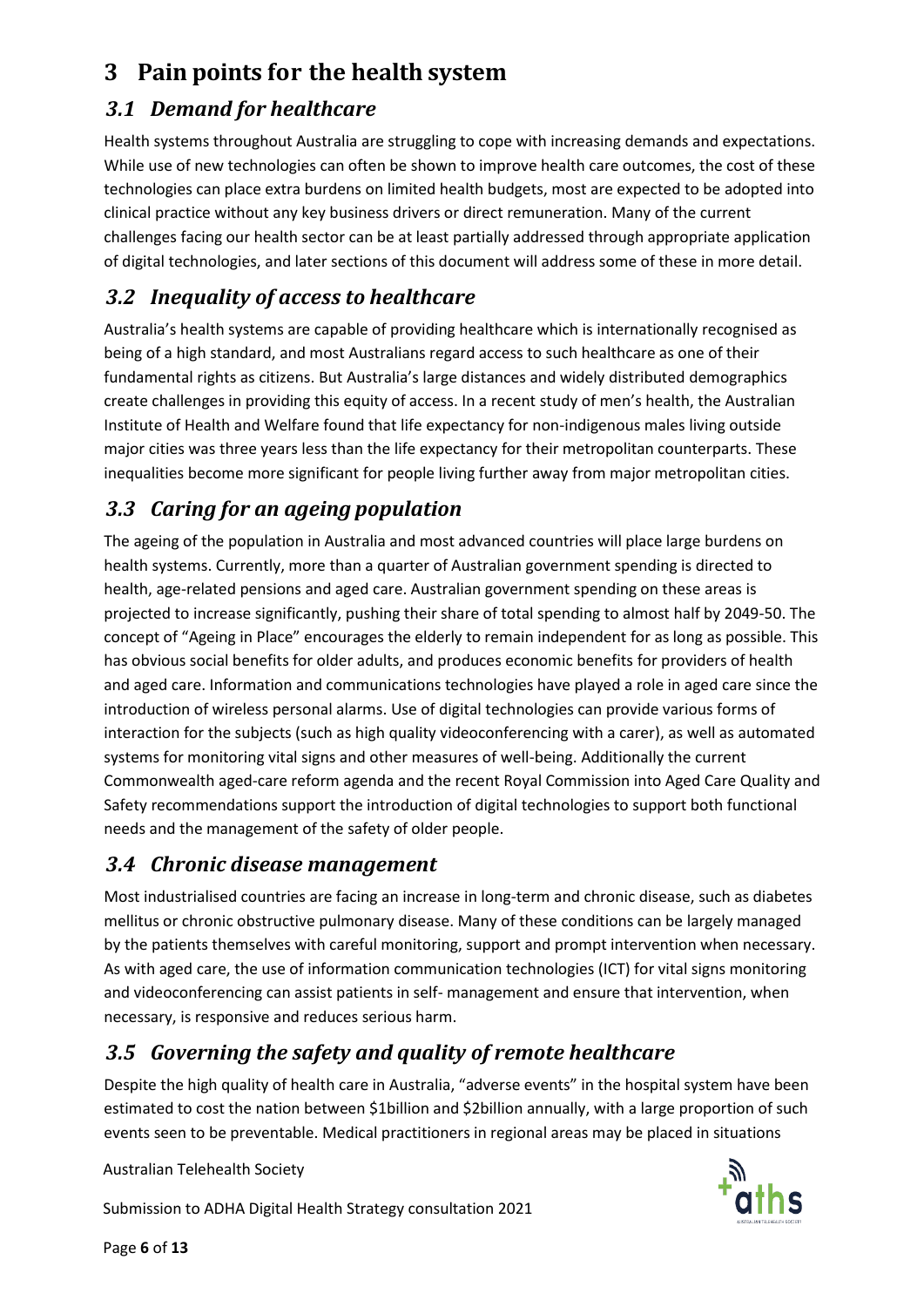which are beyond their level of training and be without adequate supervision or contact with their peers. There is a role for telehealth in creating such contacts and providing facilities for mentoring and monitoring the performance of isolated practitioners.

#### <span id="page-6-0"></span>*3.6 Supporting a stretched workforce*

It is likely that on-going management of the COVID-19 pandemic will place additional demands on the health workforce. While use of digital technologies cannot create new health professionals, they can play a role in ensuring that the existing workforce is used efficiently and to its full capacity. For example, a specialist located in one hospital could deliver some services across a number of centres, helping to maintain facilities such as intensive care units in regional locations, which might not be large enough to make use of such a specialist on a full-time basis.

While workforce issues are most prominent outside capital cities, there are many hospitals with minimal specialist cover in metropolitan areas, and telehealth can play a role in sustaining such smaller metropolitan hospitals by having specialists deliver some services through telehealth, even when the distances involved are a few kilometers.

#### <span id="page-6-1"></span>*3.7 Improving indigenous health outcomes*

Australia's indigenous population has some of the worst health outcomes in the world. Many of the conditions suffered by the indigenous population are well-controlled and are not life-threatening in the broader population. The publication *Closing the Gap; Prime Minister's Report 2011* [8] reported that the current gap in life expectancy is estimated at 11.5 years for males and 9.7 years for females. Approximately 70% of this gap is attributable to chronic disease.

Many indigenous Australians live in rural and remote regions. In the Northern Territory, 81% of the indigenous population live in remote or very remote areas, and in Western Australia this figure is 41% [9]. This makes very difficult the delivery of any services, especially health, and care delivery by telehealth is hampered by the lack of suitable supporting infrastructure.

## <span id="page-6-2"></span>*3.8 Ensuring the safety and quality of remote care*

With the increased use of telehealth services, there is a perception that governance frameworks, standards and guidelines may not adequately ensure the safety and quality of remote care. Whilst during the pandemic a number of existing guidelines were revised, and new ones created, there is a case for enhancing existing Australian Commission on Safety and Quality in Health Care standards for in-person care to cover healthcare activities performed at a distance. The recently published National Safety and Quality Digital Mental Health Standards provide an example which could be followed for other health specialties.

#### <span id="page-6-3"></span>*3.9 Balancing remote versus in-person care*

With the COVID-19 pandemic there was a necessary shift to providing care remotely, creating a surge in telehealth. This was a necessary response to protect both patients and staff while enabling the delivery of high-quality care. However, the return of in-person appointments should not result in telehealth being discounted. Patients have been demanding greater access to telehealth services from providers resulting from their day-to-day exposure to an ever-increasing range of the virtual options available.

Healthcare organisations have fallen behind other industries in their use of some digital technologies, and this has resulted in dissatisfaction of our consumers. The pandemic and the rapid ramp up

Australian Telehealth Society

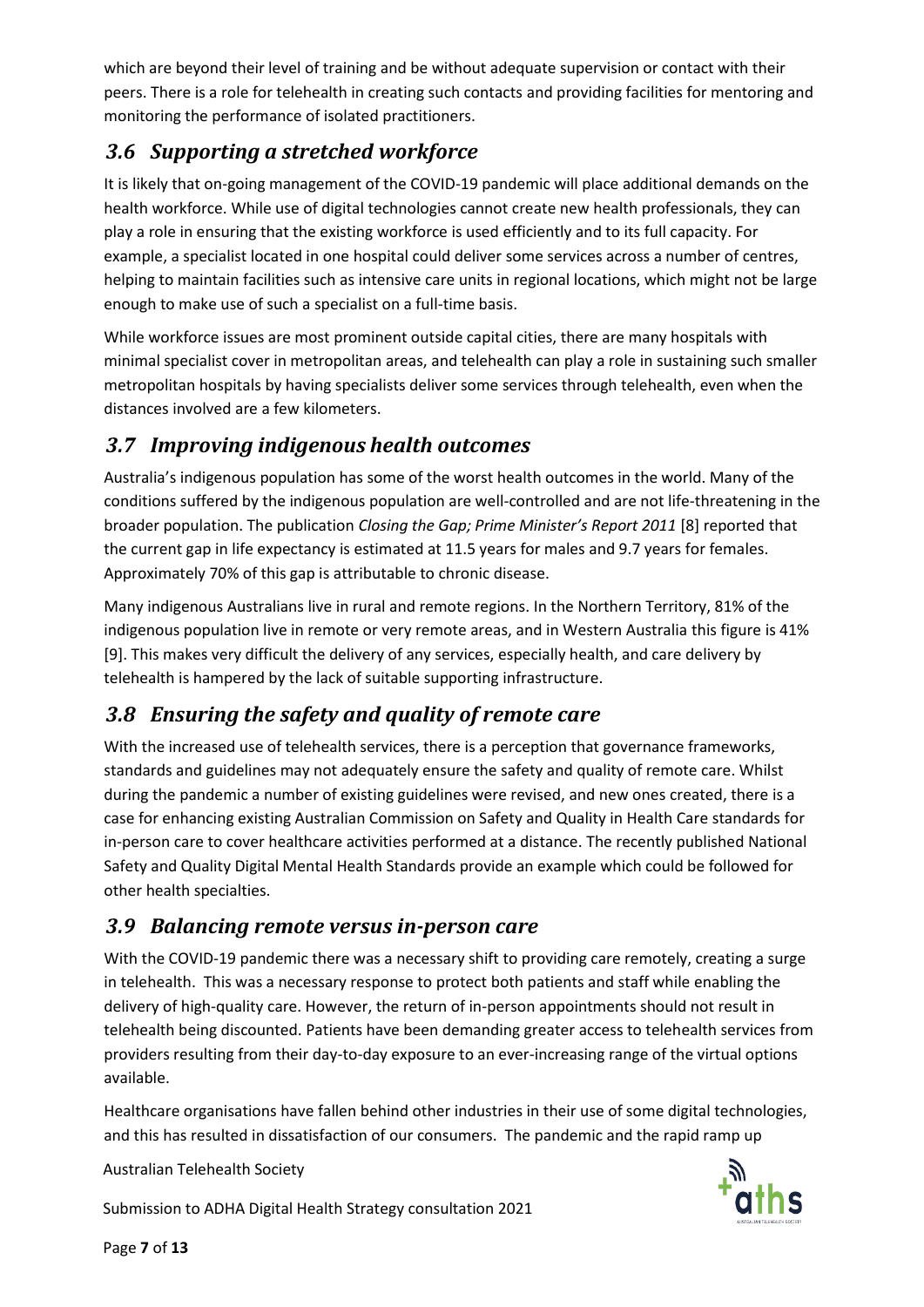deployment and provision of telehealth has provided more clinician engagement and acceptance of telehealth by consumers. This needs to be built on and sustained rather than being a temporary stop gap measure.

Better patient and health care business outcomes can be achieved by understanding our patients' populations, gaps and needs. With this knowledge, opening up access to care and addressing the impact of access to both in-person and virtual services should be a key focus.

As telehealth expands and grows in acceptance organisations need to be strategic about which services to provide remotely with consideration needing to be given to the clinical capabilities and digital maturity of each organisation. Ultimately, it is about what both patients and clinicians are prepared to do in relation to telehealth with patient experience being core, whether remotely or inperson. Telehealth should not hinder the clinician's ability to provide the same level of care as they would face-to-face.

The physical locations for the provision and delivery of remote consultations are important. Organisations should factor in appropriate spaces for the clinicians to provide these consultations. Both patient and clinician need to have a level of comfort or trust the remote consults is as secure and private as a face-to-face appointment.

Organisations need to be constantly assessing their landscape to ensure continued evolvement to meet the needs to the patients and stay current with technology. There needs to be a patient centred choice of in-person or remote care.

## <span id="page-7-0"></span>**4 Strategies for embedding the use of digital technologies in healthcare**

#### <span id="page-7-1"></span>*4.1 Adapting the health system to support remote care*

During the COVID-19 pandemic the increased provision of remote care, in many cases, required changes to the organisational pathways for managing patients. However, the impact on workflow organisation within health services stemming from this was not immediately apparent to those outside an organisation.

The technologies employed by telehealth services are diverse and rapidly changing. This is creating new opportunities for healthcare delivery at a distance on a daily basis. However, the use of digital technologies cannot transform the healthcare system without significant changes to the organisational and funding arrangements for care.

Following the pandemic, from the point of view of health administrators, the health system of the future will be less constrained by geography, since more health services will be delivered over a distance. It will no longer be as important as it is now to cluster all specialties in a small number of very large hospitals; smaller hospitals will be able to offer specialist advice to other hospitals in the same cluster. For example, intensive care services can be offered even where there is not the patient load to support a full time intensivist. By distributing services, systems can achieve greater efficiencies through specialists offering services outside their immediate geographical area. There will be savings in not moving as many patients physically from one hospital another, or paying for patients to attend clinics in major centres.

Australian Telehealth Society

Submission to ADHA Digital Health Strategy consultation 2021



Page **8** of **13**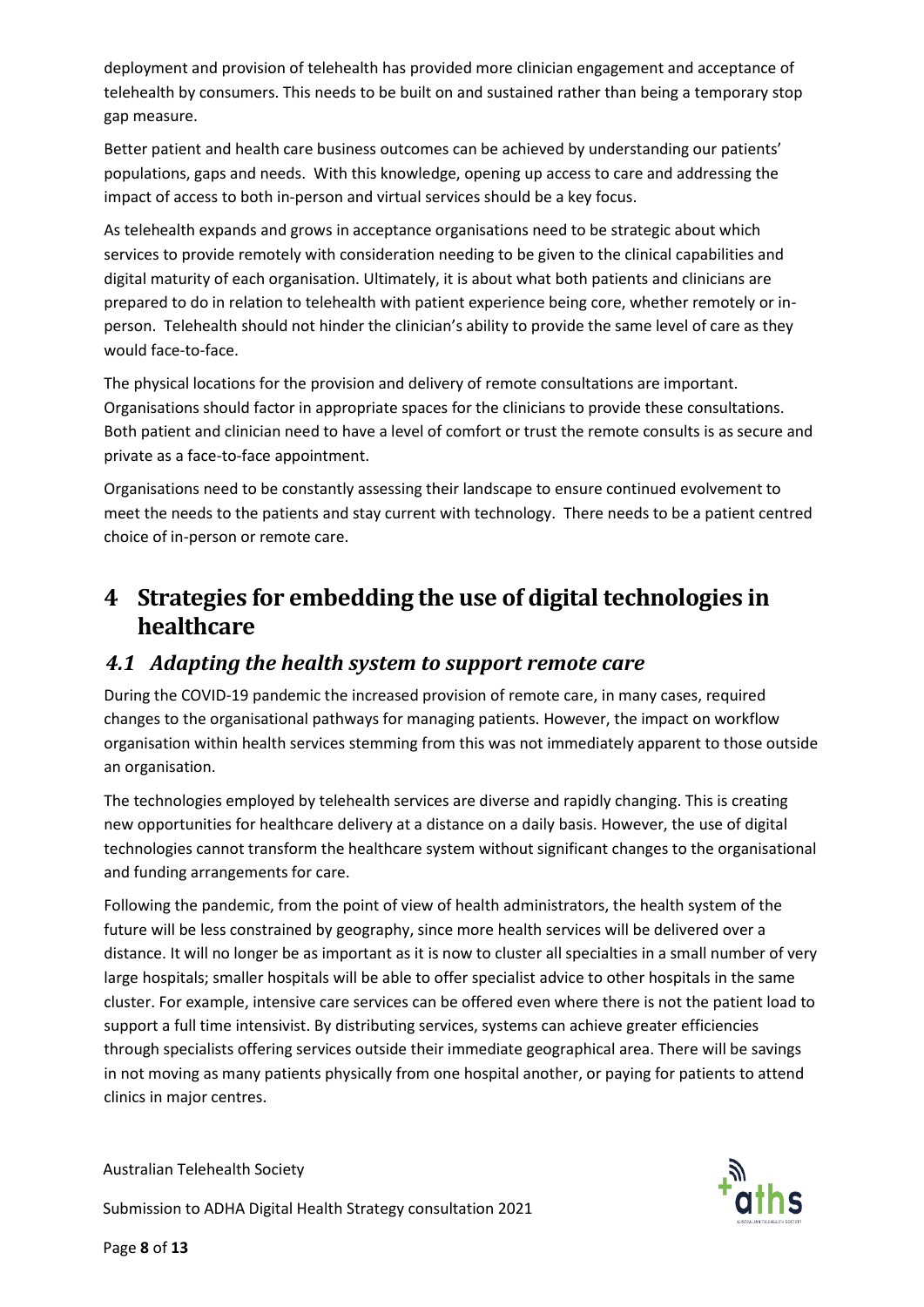When patients can be followed both through online consultations and through access to electronic patient records, from their home to their GP, though hospital stays and post discharge. For complex and chronic conditions, this continuity of care will allow health systems to better tailor treatment to the patient's condition, independent of where they live. Chronic disease and lifestyle management skills and resources are important to the whole population. For disadvantaged sectors of the population access to these skills and resources is especially important. These sectors include:

- rural residents
- indigenous people
- aged care residents
- people with disabilities; and
- socio-economically disadvantaged populations

Telehealth services can be used within new models of health care that will: move the focus of health care closer to the consumer and their primary care team within the community. New models of care can improve access and equity, reduce pressure on acute and specialist facilities; ensure the continuity of care and patient management; and offer scalable and sustainable solutions able to integrate with inperson services. Some of the clinical activities that can be supported by telehealth services include:

- preemptive health care management, helping manage chronic disease before acute attacks
- promote wellness amongst the community through the use of 'safe' consumer products  $\bullet$
- diagnosis, pre-treatment and post treatment care
- team based health care service provision  $\bullet$
- remote monitoring and care of patients
- integrated use of mobile applications and devices which draw on standardised guidelines and evidence
- preventative health and wellness
- targeted care for health cohorts e.g. chronic disease, aged care.

There are significant opportunities for telehealth services to reduce the costs associated with healthcare delivery and to improve the equity of access to services, particularly in rural and remote areas of Australia, as well as in other under-service areas. Based on appropriate evidence on safety, clinical and cost effectiveness of telehealth services, they should become a normalised part of mainstream healthcare integrated into the coordination of care for individuals.

#### <span id="page-8-0"></span>Recommendations

Federal, state governments, and health care organisations, should ensure that:

- a) Telehealth services should include remote monitoring options within shared care packages funded by care or capitation payments for health professionals.
- b) Hospital avoidance programs and outpatient services should include remote monitoring capabilities within their telehealth services.
- c) Health information and promotion services can be delivered using telehealth services accessible by mobile device applications.

Australian Telehealth Society

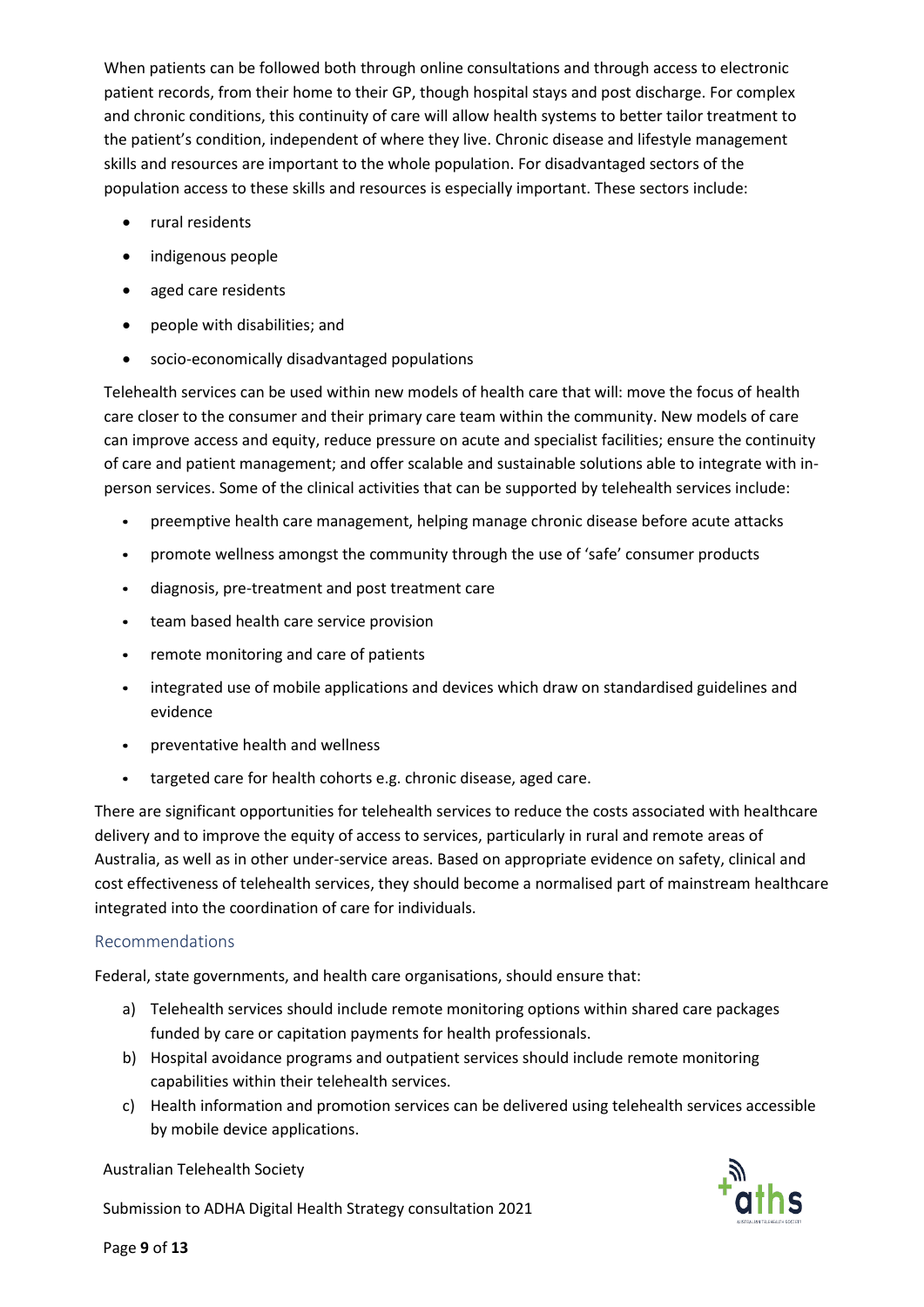d) Telehealth services are resourced to become routinely available to all sections of society and communities in formats that are linguistically and culturally appropriate, and digitally inclusive.

#### <span id="page-9-0"></span>*4.2 Legitimising telehealth services*

The substitution of in-person care with remote care using telehealth services was seen as a means of maintaining healthcare services during the COVID-19 pandemic. Thus, for the first time, the wide-scale use of telehealth services at scale was legitimised. In Australia, changes to legislation and regulations enabled greater use of telehealth services. On 13 March 2020, at a time when in-person consultations were already decreasing, the Australian government introduced legislative and regulatory changes to make temporary MBS COVID-19 telehealth items available. These new items enabled GPs, specialists, nurse practitioners and allied health professionals to claim subsidies for telephone and video consultations. The new items in the MBS mirrored the pre-existing, in-person consultation items by adding rebates for telehealth and telephone consultations. The effect of these regulatory measures was to legitimise the use of technology-supported healthcare across a much greater range of healthcare activities than had been the case.

While changes to MBS regulations have been important to the legitimisation of telehealth services the governance of the safety and quality of these services also plays an important role in legitimizing and embedding remote care practices within the health system. Appropriate standards, guidelines, regulations and policies can provide this governance framework.

The addition of digital technologies to the health professional's toolkit does not change the fundamental nature of healthcare and hence, existing governance, standards, guidelines and regulations for healthcare should also apply to telehealth services. Nevertheless, it is important to identify the areas where specific standards, guidelines or regulations for the use of digital technologies in healthcare are needed. In 2011, the Australian Government provided resources to a number of organisations to develop guidelines for telehealth services. These guidelines are still in existence, are useful and some have been updated. Currently a wide range of clinical guidelines and generic guidelines for telehealth services already exist (See the ATHS website http://www.aths.org.au/resources/).

Different sets of guidelines to support the safety and quality of telehealth services may be appropriate in different situations, and be suitable for different groups, clinical specialties or models of care. In particular, the peak bodies representing clinical disciplines should continue to be supported to develop clinical guidelines for telehealth services and guidelines for telehealth services based on acknowledged risk based quality management processes.

#### <span id="page-9-1"></span>Recommendations

The following measures to support the safety and quality of telehealth services are recommended:

- a) Where a need is identified by a health organisation the Department of Health should resource the development of additional guidelines for the use of telehealth services in healthcare;
- b) The Australian Commission on Safety and Quality in Health Care should consult throughout the health sector as to how existing standards should be enhanced to cover healthcare activities performed at a distance;
- c) The Department of Health should resource Standards Australia to develop and harmonise national and international standards relevant to the use in Australia of digital technologies in healthcare which complement ISO/IS 13131, Health informatics  $-$  Telehealth services  $-$  Quality planning guidelines, and other Australian or international standards;

#### Australian Telehealth Society

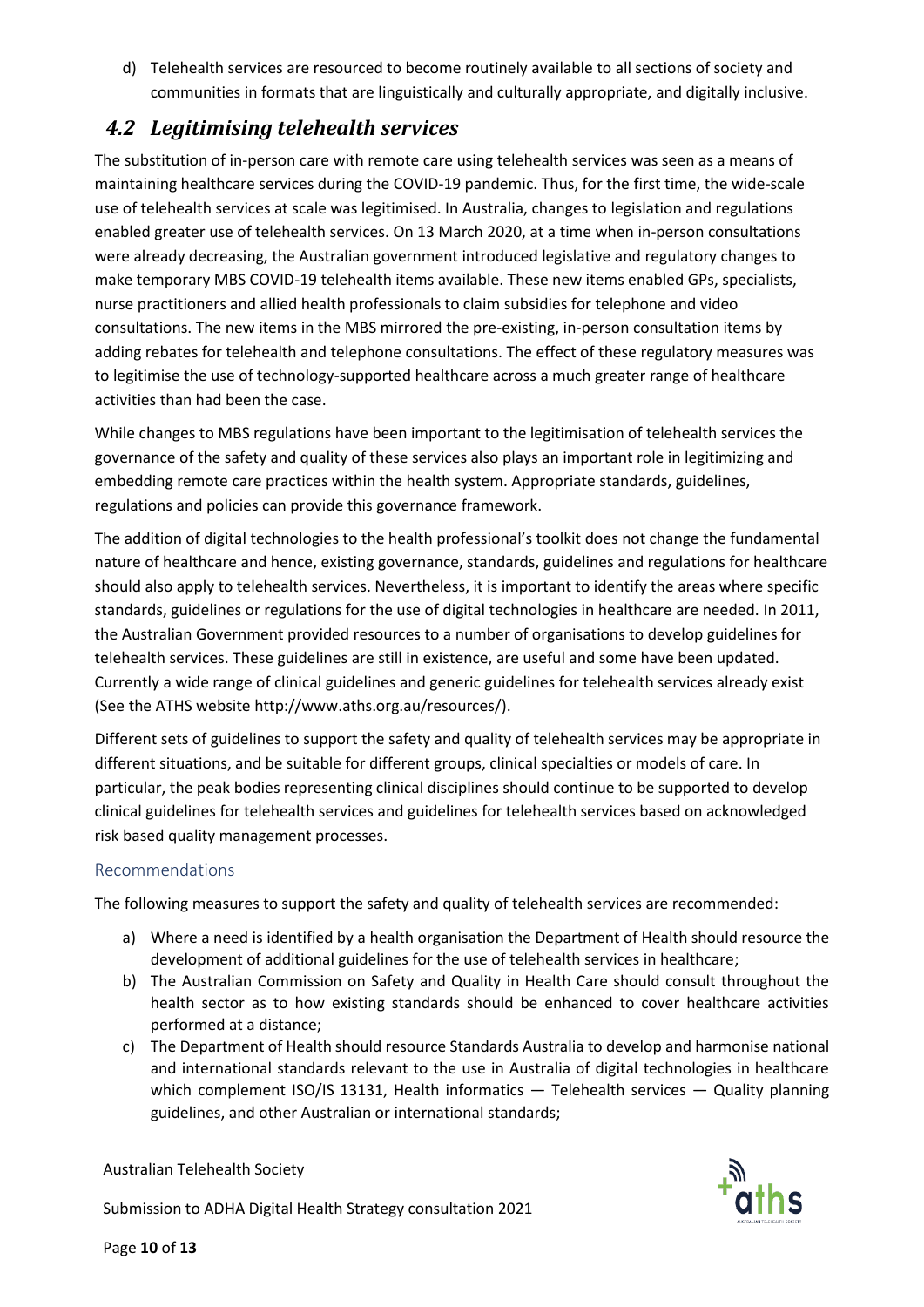- d) The Office of the Information Commissioner Guide to health privacy should be extended to include the use of technology to deliver healthcare as opposed to developing a separate guidance; and
- e) All the above activities should be undertaken with the maximum transparency to ensure widespread stakeholder engagement, including publicly available repositories, submissions, documented processes, evidence trails and responsive communications with stakeholders.

#### <span id="page-10-0"></span>*4.3 Resourcing telehealth services*

As with any service, telehealth services require adequate funding to pay for staff time, available and reliable digital technology infrastructure, a workforce skilled in the use of digital technologies and appropriate physical spaces for providers and patients to undertake consultations.

A frequently overlooked component of telehealth is the time and effort added to day-to-day tasks to enable the telehealth appointment. Telehealth services may require changes to workflows with additional touch points between administration staff, patient, carers and clinician to negotiate and finalise appointments. Documentation and sharing of information between partner organisations with no shared single patient record also need to be considered as additional tasks. This can be seen as a barrier to organisations offering telehealth.

Inequities in the access to digital technology infrastructure remain in Australia. While the National Broadband Network has been the greatest single enabler of telehealth expansion in Australia, parts of Australia remain where internet connectivity is poor, does not exist or cannot be accessed for technical and financial reasons. Additionally, some health and residential aged care facilities do not possess the internal infrastructure such as WiFi networks to distribute internet connectivity to rooms within buildings.

Healthcare whether delivered via an in-person or remote consultation is most efficient, effective and safe when supported by quality information systems accessible from a variety of fixed and mobile devices connecting to electronic health records, health decision support and care management processes, health education and self-care advice. Applications accessing these systems need to be designed to provide a smooth user experience, interoperate with multiple systems, and be capable of customization for specific user groups. In particular, the support of shared, connected care within a telehealth service environment produces organization, access and security challenges that need to be overcome.

#### <span id="page-10-1"></span>Recommendations

Health services, primary health care organisations, professional bodies and agencies should extend the coverage, safety, efficiency and effectiveness of health services by using telehealth services and by resourcing the Australian Digital Health Agency to:

- a) Cooperate with federal, State agencies and the National Broadband Network to reduce the gaps in coverage of the NBN for healthcare providers and patients.
- b) Focus on improving the interoperability of patient facing public and private systems in order to improve the patient experience of online services such as bookings, enquiries, reminders, referrals, prescribing and pre-consult assessments.
- c) Establish a service to advise on best practice in the application of user experience design methods for solutions, including aspects relating directly to variability in consumer capacity to participate.
- d) Consult widely about the development of guidelines for the integration of applications within platforms and services that can better support shared, connected care delivered by telehealth services.

Australian Telehealth Society





Page **11** of **13**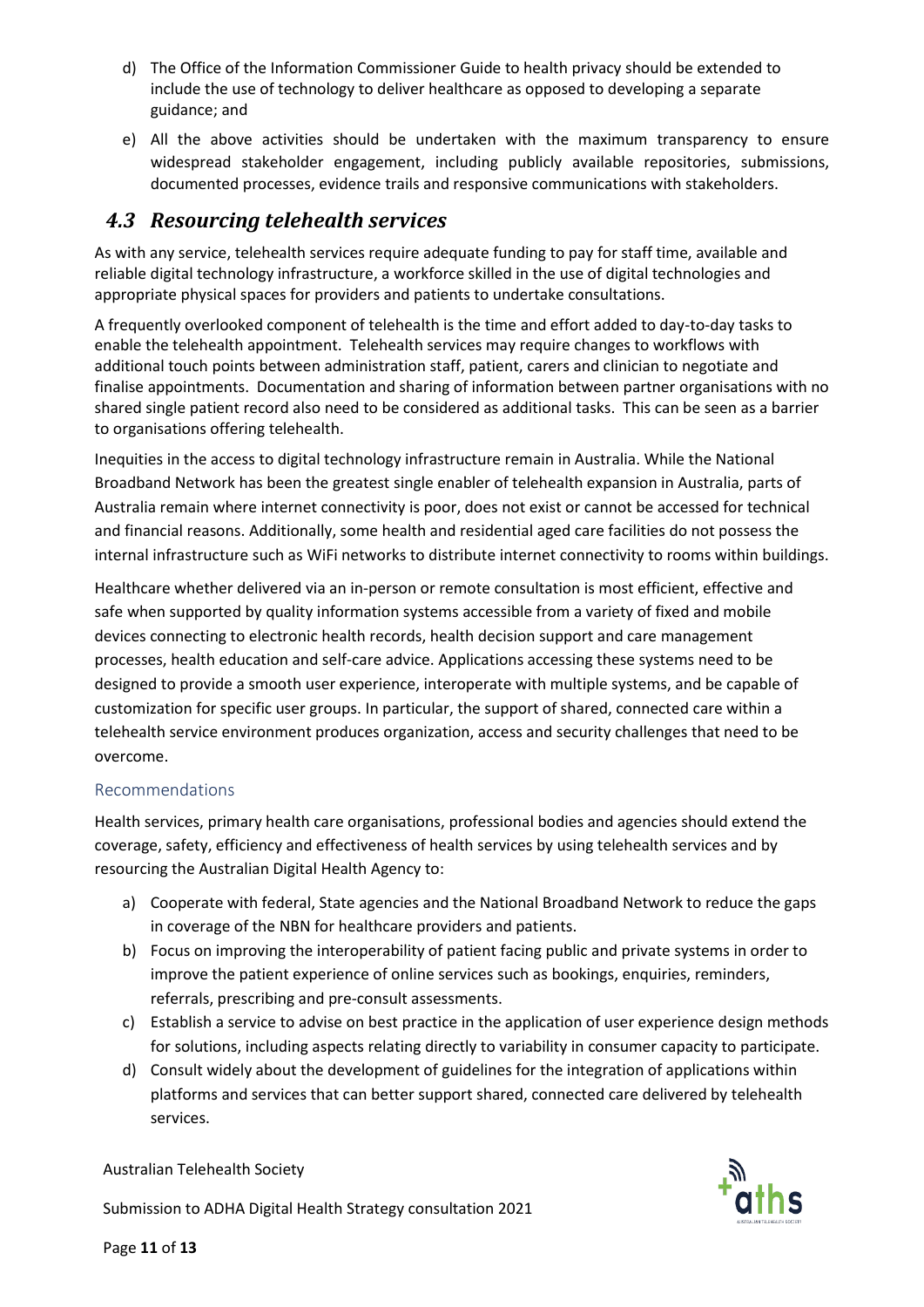#### <span id="page-11-0"></span>*4.4 Building confidence in the use of digital technologies*

The health professions are adept at applying technology whenever it can improve care. Digital technologies are evolving quickly. Mobile devices and the applications they host are becoming more versatile and powerful. Internet based communications are become faster and more reliable. Application of these technologies in healthcare can become routine when health providers are confident that digital technologies are accepted as easy to use by consumers and health professionals, and support the safe delivery, coverage, efficiency and effectiveness of healthcare. In particular, online interaction between patients and health services for bookings, enquiries, reminders, referrals, prescribing and pre-consult assessment should be seamless and easy to use. For health professionals, accessible training packages can ensure that they are as familiar with digital technologies as they are with the stethoscope or scalpel.

Key to the building of confidence in the use of digital technologies is the demonstration of the value proposition of telehealth in a given situation, through a comprehensive evaluation. Many studies of the costs versus benefits of telehealth services do not take into account the overall benefit to the patient, family and health system. This is often because the economic benefits may not accrue to the funders or they might occur several years into the future as longer life expectancy or a reduced rate of admission to hospital in later life. There is a clear need for a better understanding of the benefits that can be realized through the use of telehealth, and a research effort in this area should be part of a National Digital Health Strategy.

#### <span id="page-11-1"></span>Recommendations

To build confidence in the use of telehealth services and digital technologies, federal, state governments, and health care organisations, should ensure that:

- a) Professional development and training programs for health professionals using telehealth services are developed and made widely available
- b) Provisions made for community-based organisations and programs to support consumer development in digital health literacy, skills and confidence to participate in telehealth and other virtual care modalities and platforms
- c) All digital technology initiatives are funded to assess their coverage, safety, efficiency and effectiveness for the delivery of health services
- d) Cross-disciplinary collaborative research into the outcomes and application of digital technology programs within specific health service contexts is encouraged.

#### <span id="page-11-2"></span>*4.5 Building relationships to support the use of digital technologies*

Collaboration between health professionals across the organizational and funding boundaries of traditional place-based care can improve health outcomes for patients by developing the skills of health professionals in the use of digital technologies. Multi-layered, collaborative approaches to developing and operating new health services supported by digital technologies include:

- creation of multidisciplinary teams to support technology adoption by telehealth-based services;
- promotion of telehealth services as a collaboration medium with existing rurally-based health services to ensure that remote care complements and supports these services;
- connection of health services and professionals delivering shared, connected healthcare through telehealth communities of practice; and
- creation and support of community-based facilities for consumers to improve digital health literacy and skills and access to telehealth services, in collaboration with local health providers.

Australian Telehealth Society